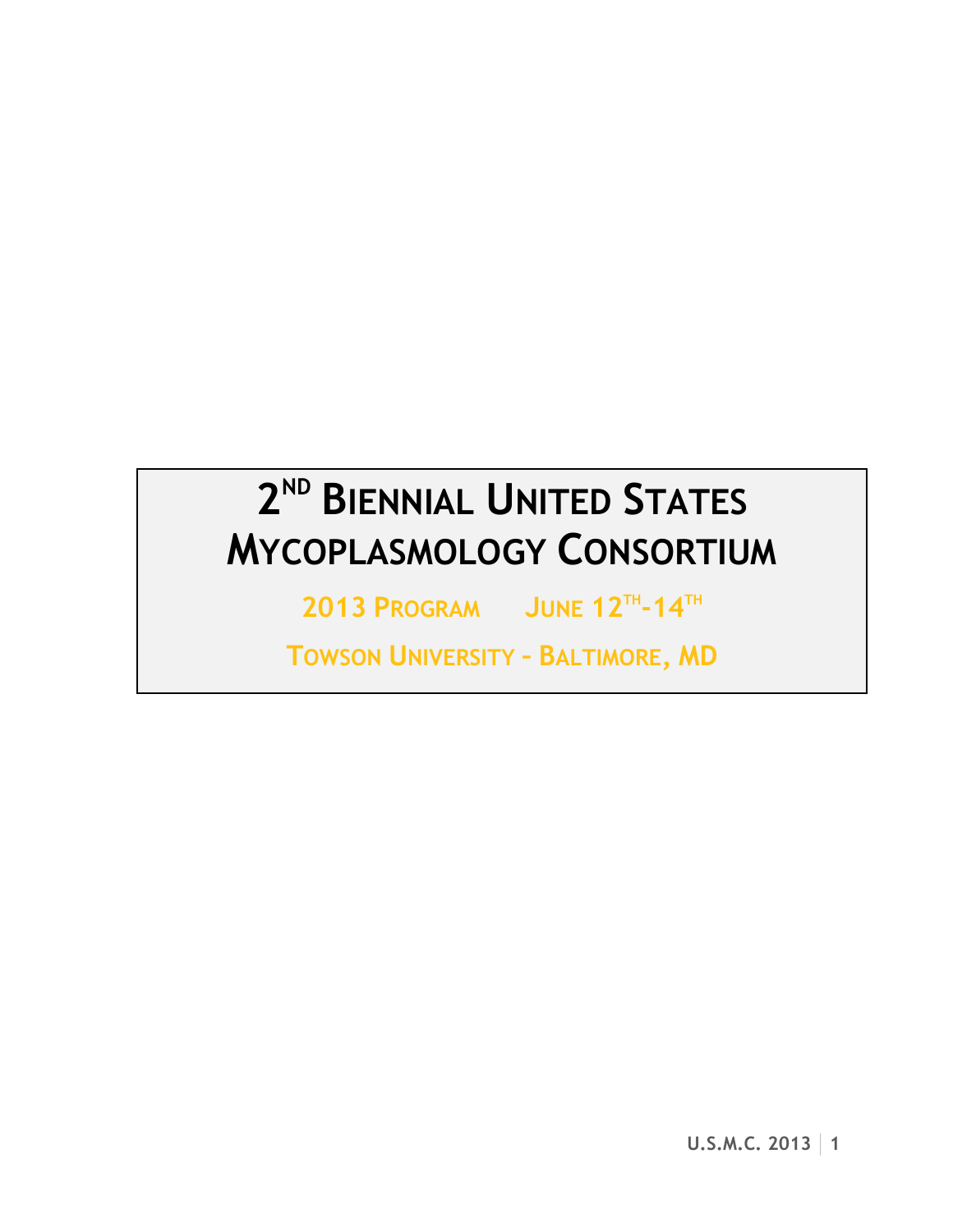## **UNITED STATES MYCOPLASMOLOGY CONSORTIUM**

**2013 PROGRAM JUNE 12TH**

 $T$  **TOWSON UNIVERSITY - BALTIMORE, MD** 

**ORGANIZERS, PROGRAM COMMITTEE, AND ACKNOWLEDGEMENTS**

**ORGANIZERS:** MEGHAN MAY (TOWSON UNIVERSITY) AND DUNCAN KRAUSE (UNIVERSITY OF GEORGIA)

**PROGRAM COMMITTEE:** STEVEN GEARY (CHAIR; UNIVERSITY OF CONNECTICUT), DANIEL BROWN (UNIVERSITY OF FLORIDA), KEVIN DYBVIG (UNIVERSITY OF ALABAMA AT BIRMINGHAM), MEGHAN MAY (TOWSON UNIVERSITY), AND JERRY SIMECKA (UNIVERSITY OF NORTH TEXAS)

**ACKNOWLEDGEMENTS:** I WISH TO THANK THOSE WHO HELPED TO RECRUIT PROGRAM OFFICERS AND DELEGATES AND THE PROGRAM OFFICERS IN ATTENDANCE. I WOULD ALSO LIKE TO THANK **ERIC HALL** (JOHNS HOPKINS UNIVERSITY) FOR HIS WILLINGNESS TO PRESENT A CAREER WORKSHOP FOR OUR STUDENT ATTENDEES. FINALLY, I AM GRATEFUL TO **JESSICA CANTER** FOR HER HELP AND SUPPORT WITH PROGRAM GENERATION AND ORGANIZATIONAL DETAILS! ~MM

## **WEDNESDAY, JUNE 12TH**

- Delegates arrive in Baltimore
- ◆ 7:00-9:00 PM: Welcome Reception (Paws Lounge, 1<sup>st</sup> Floor of University Union)
	- Cash Bar Available (Beer, Wine, and Cocktails)
	- Heavy Hors d'oeuvres Served:
		- o *Petite Crab Cakes (Served with Old Bay Remoulade)*
		- o *Cuban Quesadillas (Roasted Pork, Ham, Swiss, Pickles, & Dijon)*
		- o *Mini Potato Latkes (Served with Chive Sour Cream)*
		- o *Assorted Crostini (Tomato & Mozzarella, Black Olive Tapenade & Goat Cheese, Grilled Pesto Shrimp, Sliced Tenderloin with Balsamic Reduction, Smoked Lamb Carpaccio, and Smoked Salmon)*
		- o *Fruit & Cheese Display (Served with Crackers)*
		- o *Carved Display (Parmesan & Sage Encrusted Turkey Breast and Grilled Beef Tenderloin, Served with Grilled Vegetables, Horseradish Mousse, Dijon Mustard, & Soft Rolls)*

**2 U.S.M.C. 2013**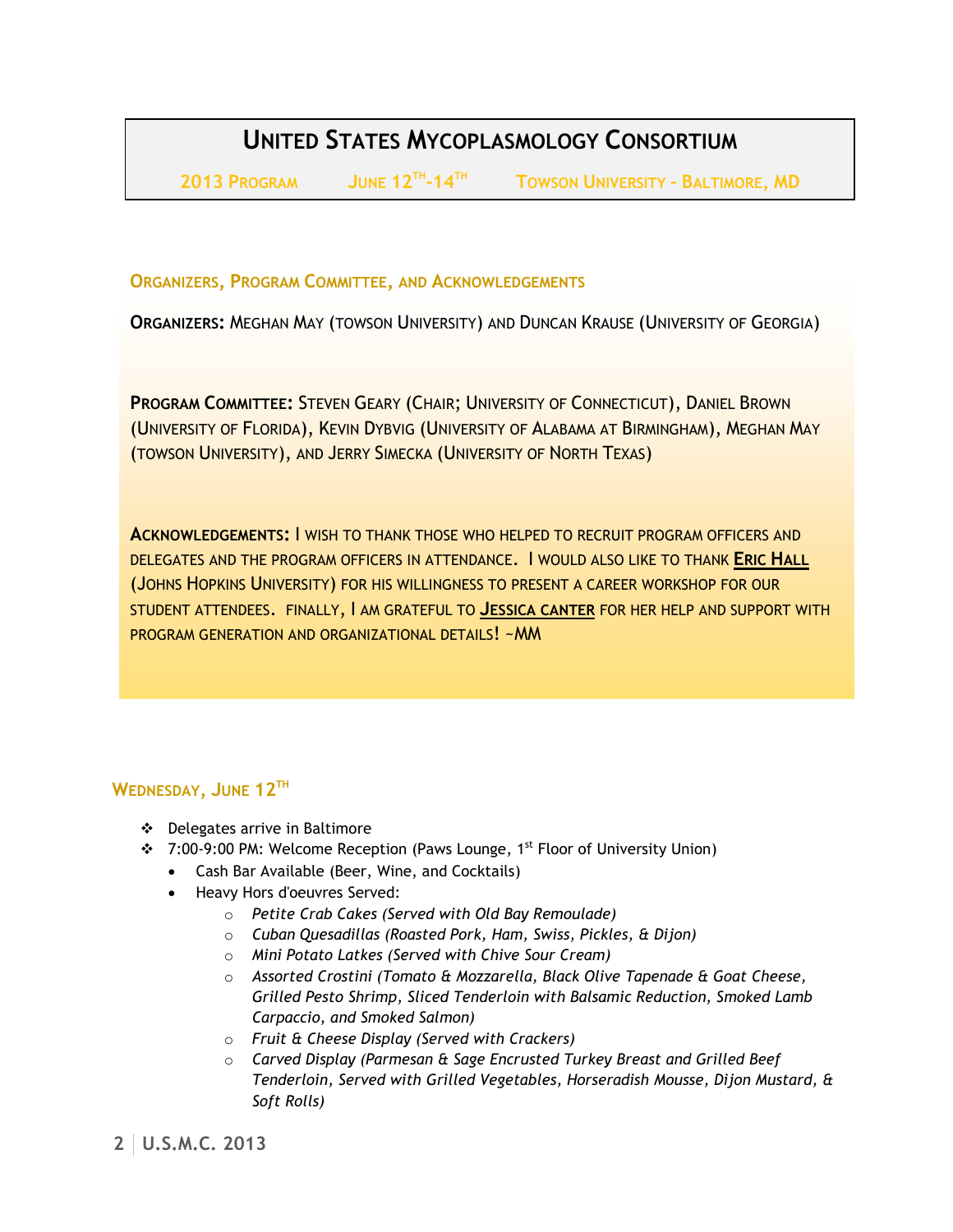## **THURSDAY, JUNE 13TH**

9:00-9:15 AM: Welcome and Introduction (Smith Hall, Room 326, Towson University)

| <b>TIME</b>  | <b>SESSION</b> | <b>SPFAKER</b> | <b>TITLE</b>                                                                                                      |
|--------------|----------------|----------------|-------------------------------------------------------------------------------------------------------------------|
| $9:15-9:30$  | $H-P$          | D. Krause      | Airway Colonization During Mycoplasmosis                                                                          |
| $9:30-9:45$  | $H-PI$         | S. Geary       | Current Aspects of M. gallisepticum Pathogenesis                                                                  |
| $9:45-10:00$ | $H-PI$         | S. Vashee      | Synthetic Genomics Approaches to Engineer a Live, Attenuated<br>Vaccine Against Contagious Bovine Pleuropneumonia |
| 10:00-10:15  | $H-PI$         | M. May         | Novel Motif Discovery and Forecasting of Strain Emergence                                                         |
| 10:15-10:30  | $H-PI$         | J. Simecka     | Immunity and Respiratory Mycoplasmosis                                                                            |
| 10:30-10:45  |                | <b>BREAK</b>   |                                                                                                                   |
| 10:45-11:00  | $H-PI$         | M. Balish*     | Catalase-Producing Mycoplasmas as Probiotics                                                                      |

#### **Session I: Host-Pathogen Interactions (Smith Hall, Room 326, Towson University)**

\*Full author list: Rachel E. Pritchard, Alexandre J. Prassinos, and Mitchell F. Balish

#### **Session II: Applied and Translational Mycoplasmology (Smith Hall, Room 326, Towson University)**

| <b>TIME</b>         | <b>SESSION</b> | <b>SPEAKER</b>          | <b>TITLE</b>                                        |  |
|---------------------|----------------|-------------------------|-----------------------------------------------------|--|
| $11:00-11:15$ $ATM$ |                | P. Totten               | M. genitalium, an emerging human reproductive tract |  |
|                     |                |                         | pathogen                                            |  |
| $11:15-11:30$       | <b>ATM</b>     | K. Waites               | Ureaplasmas and Bronchopulmonary Dysplasia          |  |
| 11:30-11:45         | <b>ATM</b>     | P. Atkinson             | Ongoing Studies in Human Mycoplasmas at UAB         |  |
| 11:45-12:00         | <b>ATM</b>     | $\overline{C}$ . Minion | <b>Translational Vaccinology</b>                    |  |
| $12:00 - 1:30*$     |                | <b>LUNCH</b>            | (See Below for Menu Details)                        |  |
| $1:30-1:45$         | <b>ATM</b>     | N. Ferguson-Noel        | Surveillance and Diagnostics of Avian Mycoplasmosis |  |
| $1:45-2:00$         | <b>ATM</b>     | J. Simecka              | Development of a Humanized Mouse Model of M.        |  |
|                     |                |                         | pneumoniae Infection                                |  |

## **\*12:00- 1:30 PM: Lunch is Served**

- o *Sweet Corn Bread*
- o *Mixed Greens Salad with Ranch Dressing*
- o *Jack Daniel's BBQ Ribs*
- o *Fried Chicken - Legs & Thighs*
- o *Macaroni & Cheese*
- o *Collard Greens*
- o *Peach Crumb & Pecan Bars*
- o *Assorted Sodas & Bottled Water*

#### **Session III: Molecular/Cellular Biology of Mollicutes (Smith Hall, Room 326, Towson University)**

| <b>TIME</b>   | <b>SESSION</b> | <b>SPFAKER</b> | <b>TITLE</b>                                                 |
|---------------|----------------|----------------|--------------------------------------------------------------|
| $2:00 - 2:15$ | <b>MCB</b>     | M. Balish**    | <b>Gliding Motility of Mycoplasmas</b>                       |
| $2:15 - 2:30$ | <b>MCB</b>     | K. Dybvig      | Glycobiology of Mycoplasmas                                  |
| $2:30-2:45$   | <b>MCB</b>     | E. Tulman      | Comparative Genomics of Emerging Strains of M. gallisepticum |
| $2:45-3:00$   | <b>MCB</b>     | T. Kannan      | Molecular Characterization of CARDS Toxin of M. pneumoniae   |
| $3:00-3:15$   |                | <b>BREAK</b>   |                                                              |
| $3:15-3:30$   | <b>MCB</b>     | M. Brown       | Mechanosensitive Channel Proteins of Mycoplasmas             |
| $3:30-3:45$   | <b>MCB</b>     | J. Glass       | Generation of New Molecular Tools to Further Research in     |
|               |                |                | Mycoplasmology at JCVI                                       |
| $3:45-4:00$   | <b>MCB</b>     | D. Brown       | Glycosidases in Host-Mycoplasma Interactions                 |

\*\*Full author list: Nicole Marotta, Jaime T. Newman, John G. McChesney, Steven L. Distelhorst, and Mitchell F. Balish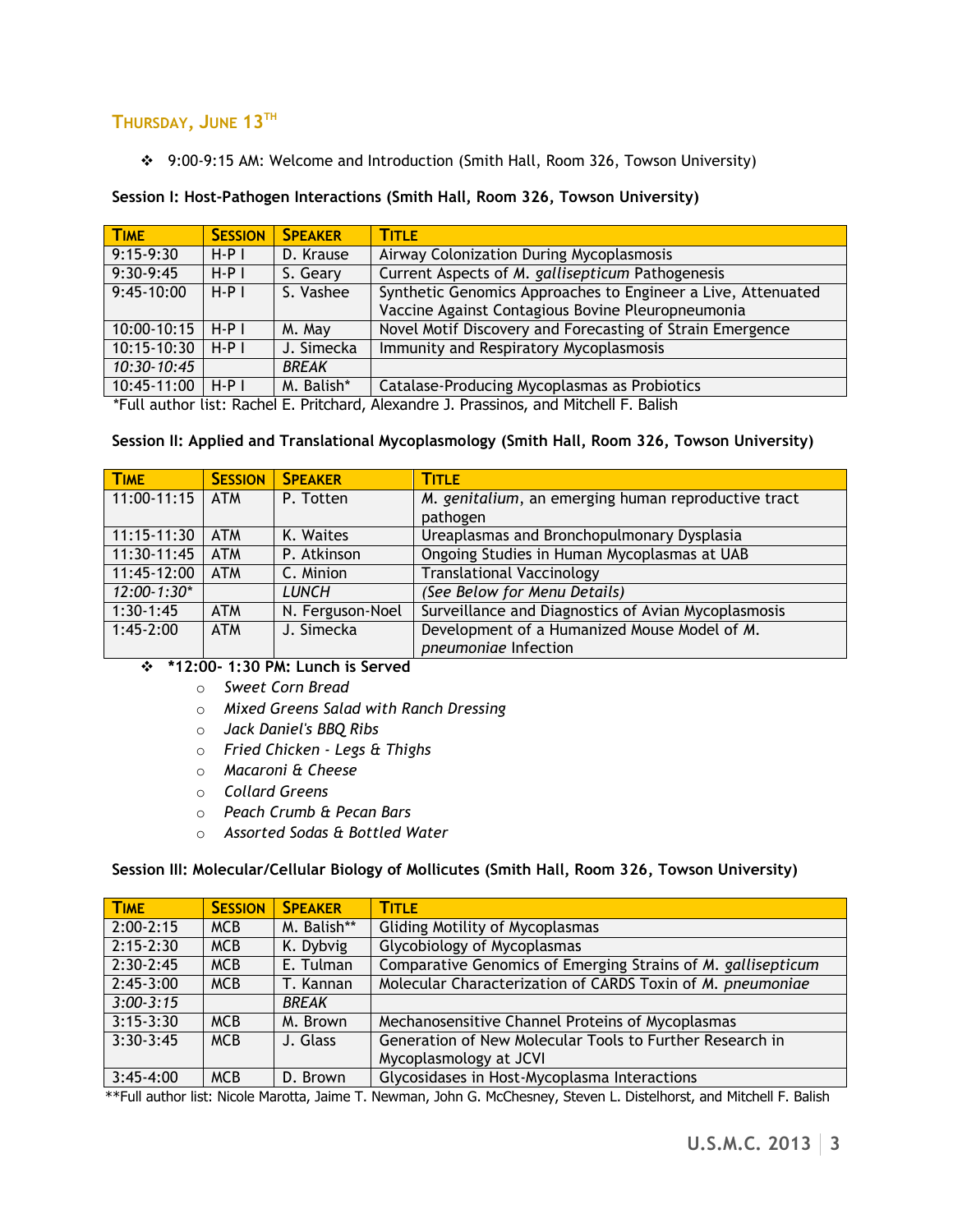**Session IV: Program Officer Meeting Preparation (Smith Hall, Room 326, Towson University)**

| <b>TIME</b>   |     | <b>SESSION   SPEAKER</b> | <b>TITLE</b>                                               |
|---------------|-----|--------------------------|------------------------------------------------------------|
| $4:00 - 4:15$ | PO. | I D. Krause              | Overview of Mycoplasmas in Human Disease (for PO Meeting)  |
| $ 4:15-4:30 $ | PO. | M. May                   | Overview of Mycoplasmas in Animal Disease (for PO Meeting) |
| 4:30-5:00     | PO. | ALL                      | Open Discussion                                            |

#### **CONSORTIUM DINNER (7:00-9:00)**

**J Paul's Dining Saloon (Inner Harbor, Baltimore)**

- o Shuttle bus transportation provided
	- o Shuttle departs at **6:30** from the **Towson Marriott**
	- o Return shuttle departs Baltimore's Inner Harbor at **9:30**
- o Cost per person is approximately \$40 (including tax and tip)
- o For more information, visit *<http://j-pauls.capitalrestaurants.com/harbor/>*
- o Additional time at the harbor was allotted!

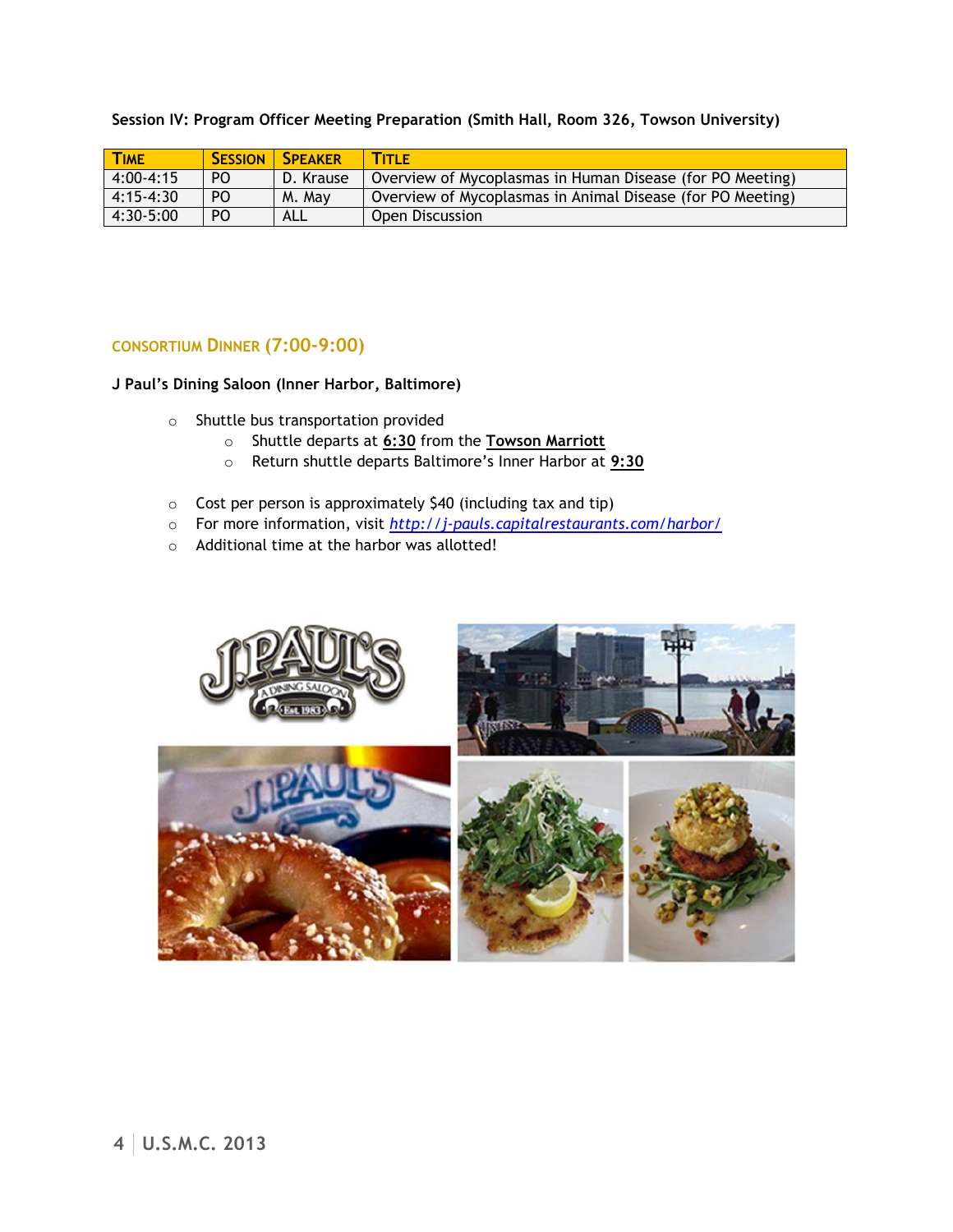## **FRIDAY, JUNE 14TH**

**Parallel Sessions (9:00-12:00 AM):** 

A.) Roundtable Discussion with Program Officers

B.) Career Development in Microbiology Workshop

**Session A (Smith Hall, Room 326, Towson University)**

| <b>TIME</b>  |             | <b>SESSION   SPEAKER</b> | <b>TITLE</b>                              |
|--------------|-------------|--------------------------|-------------------------------------------|
| $9:00-9:15$  | <b>RDPO</b> | D. Krause                | Overview of Mycoplasmas in Human Disease  |
| $9:15-9:30$  | <b>RDPO</b> | M. May                   | Overview of Mycoplasmas in Animal Disease |
| $9:30-10:00$ | <b>RDPO</b> | PO <sub>S</sub>          | Overview of Programs and Funding Avenues  |
| $9:30-12:00$ | <b>RDPO</b> | ALL PIs and EP           | Open Discussion                           |

#### **Session B (Smith Hall, Room 479, Towson University)**

| <b>TIME</b>  |            | <b>SESSION   SPEAKER</b> | <b>TITLE</b>                              |
|--------------|------------|--------------------------|-------------------------------------------|
| $9:00-9:30$  | <b>CDM</b> | E. Hall                  | Career Trends and Options in Microbiology |
| $9:30-10:45$ | <b>CDM</b> | ALL students             | CV and Resume Preparation and Evaluation  |
| 10:45-12:00  | <b>CDM</b> | E. Hall                  | Job Searching and Interviewing Strategies |

#### **12:00-1:30 PM: Lunch is Served**

- o *Quarter Pound Hamburgers with Kaiser Rolls*
- o *Veggie Burgers with Kaiser Rolls*
- o *Hot Dogs with Rolls*
- o *Potato Salad & Macaroni Salad*
- o *Chips*
- o *Cookies*
- o *Assorted Sodas and Bottled Water*

#### **1:30-3:00 PM: Business/Organizational Meeting (Smith Hall, Room 359, Towson University)**

- o Topics of discussion can include:
	- **•** Organization name and role in the discipline
	- Meeting format
	- **Funds and support**
	- **•** Organization and structure
	- **Future meetings**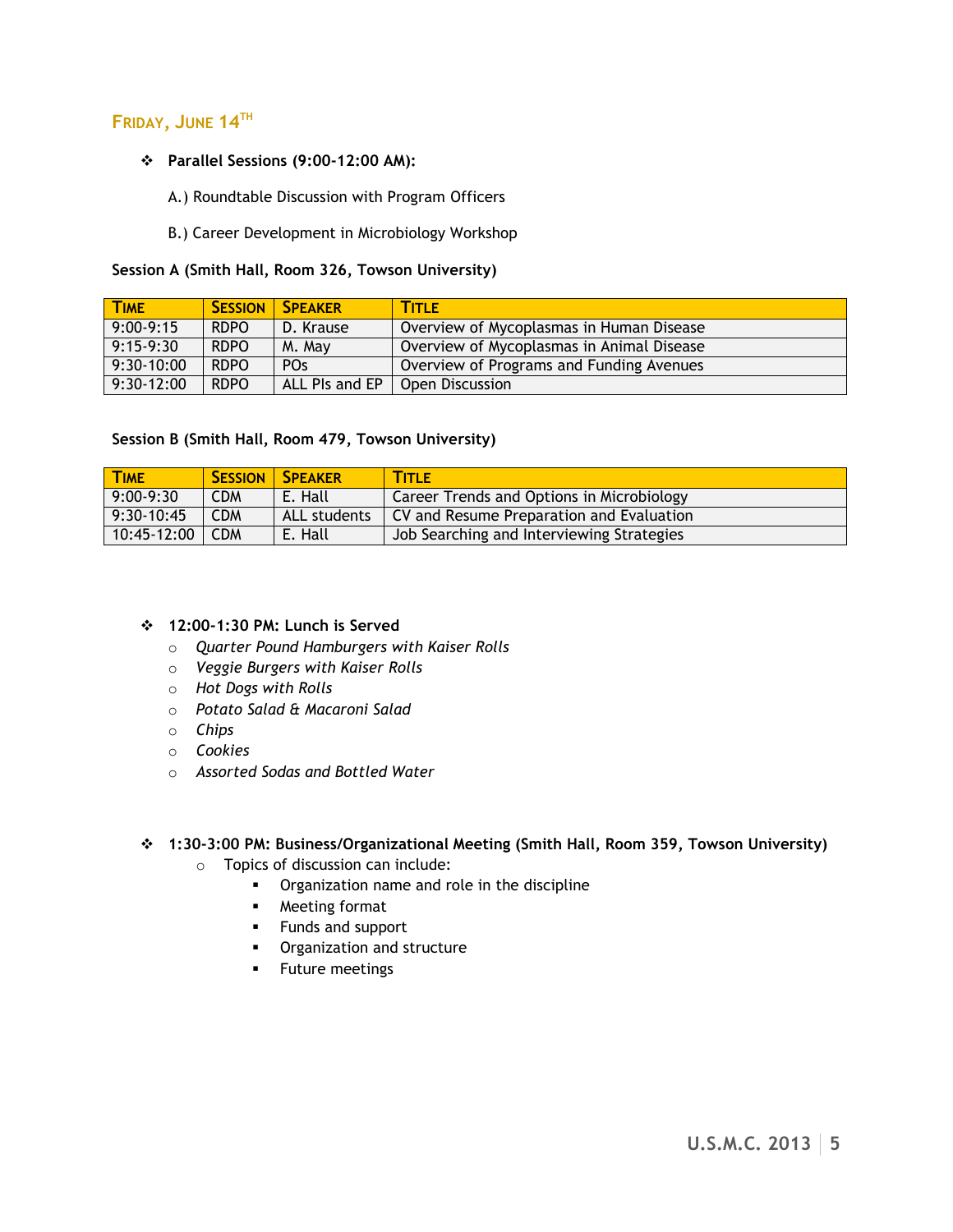## **"WHERE AM I GOING?"**

#### **Towson University - 8000 York Road; Towson, MD 21252**

Below is a map of Towson University's campus. An interactive campus map can be found at http://www.towson.edu/main/maps/



- 1: SMITH HALL
- 2: GLENN DINING HALL
- 3: TOWSONTOWN PARKING GARAGE
- 4: TUBMAN HOUSE (DORM)
- 5: TU MARRIOTT HOTEL
- 6: UNIVERSITY UNION
- 7: 7800 YORK ROAD



YORK ROAD (7) HAS A SPORTS BAR (BILL BATEMAN'S BISTRO) FOR INTERESTED PARTIES.

YOUR PARKING PERMIT ALLOWS YOU TO PARK IN **TOWSONTOWN GARAGE** (3) OFF OF TOWSONTOWN BLVD. SCIENTIFIC SESSIONS WILL BE HELD IN SMITH HALL (1). LODGING, DINING, AND PARKING ARE NOTED (2-5). THE UNIVERSITY UNION (6) HAS A BOOKSTORE, 7800



**6 U.S.M.C. 2013**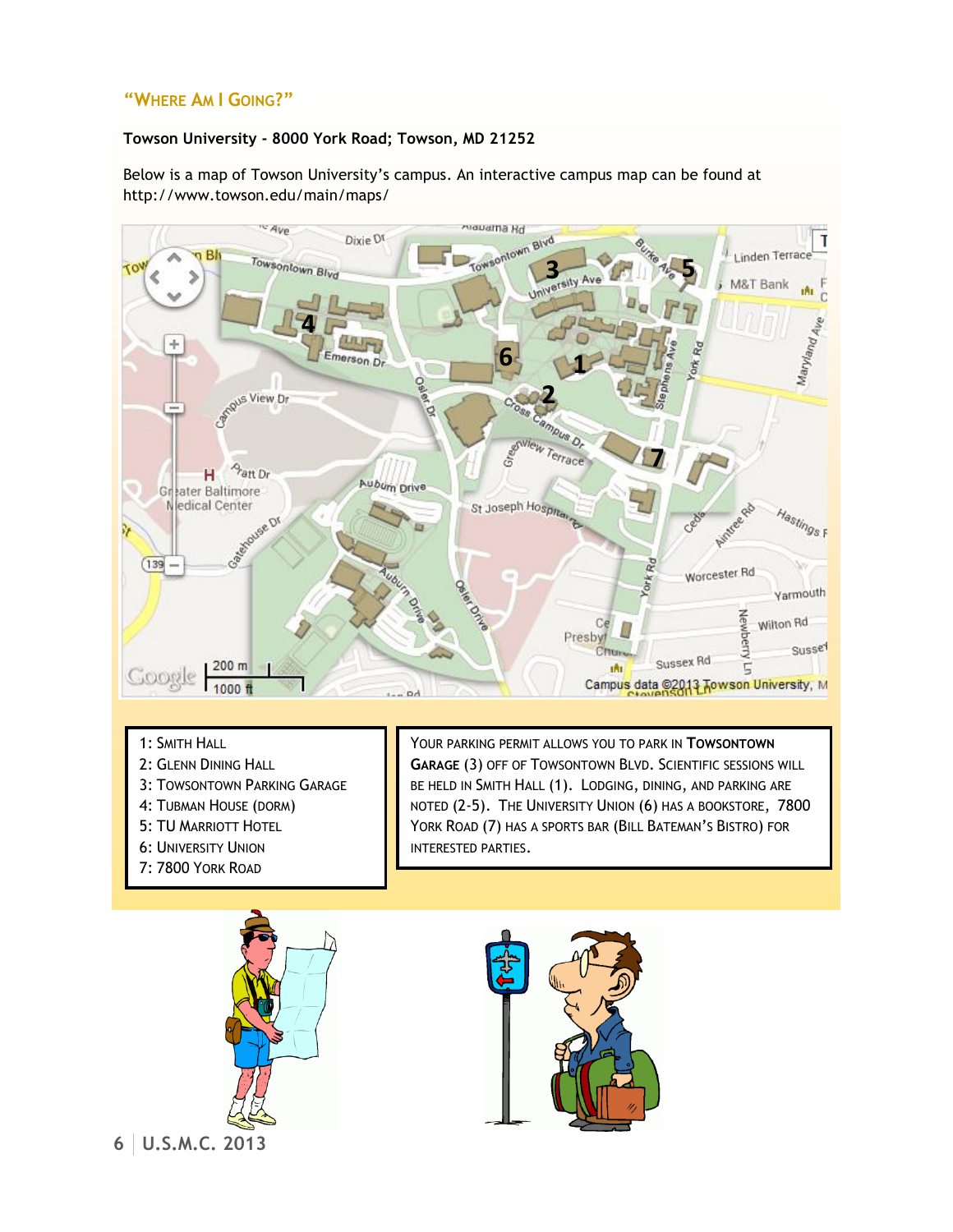#### **LODGING INFORMATION**

#### **Towson University Mariott Conference Hotel**

- o 10 West Burke Avenue Towson, Maryland 21204
- $\circ$  The hotel is located directly next door to TU's campus. There is a walking bridge that crosses Burke Ave. from the hotel and ends directly on campus.



#### **Towson University Dormitory – Tubman House**

- o 415 Towson Way Towson, Maryland 21252
- o Sheets, bedding, and pillows are provided by the university
- o When checking in, you will receive a temporary TU "One Card" which will be your access card into the dormitory and the Glen Dining Hall for breakfast from 7:00-9:00 AM

## **OTHER HELPFUL INFORMATION**



- **Wireless internet is available on campus!** Each delegate will be given a temporary username and password for the "TU-guest" wifi network. Please remember to sign up for personal login access at the Welcome Reception Wednesday evening. When logging in: please put "guest/" in front of your username.
- **The Towson University Department of Biological Sciences Office is located in room 341**, Smith Hall. Cyndi Evans is the department's administrative assistant and is available if you have any questions.
- **The University Store, located on the 1<sup>st</sup> floor of the** University Union, is open Monday through Friday 8:30 AM-5:00 PM. You can purchase TU merchandise as well as food, toiletries, and gifts.
- **In the event of an emergency: TUPD (Towson University** Police Department) can be reached at **410-704-2134**, or **410-704-4444** for emergency assistance. Blue-light emergency call boxes are also located around the campus and can notify emergency services if needed.
- **St. Joseph's Medical Center** is located on Osler Drive next to TU's Center for the Arts and is within 5 minutes walking distance of campus if needed.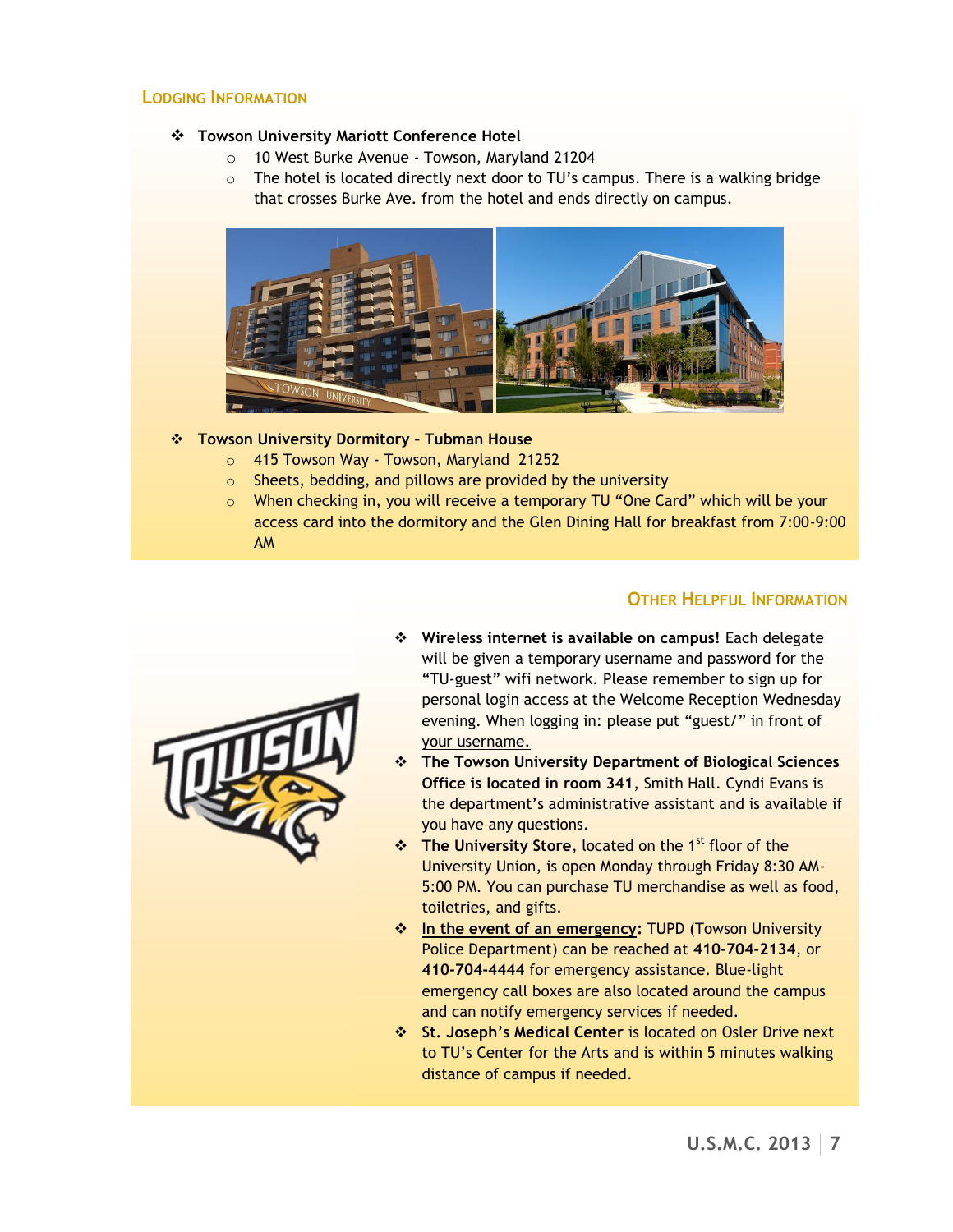## **DELEGATE ROSTER**

| <b>NAME</b>               | <b>INSTITUTION</b>                                         | <b>TITLE</b>                    | <b>EMAIL ADDRESS</b>          |
|---------------------------|------------------------------------------------------------|---------------------------------|-------------------------------|
| Shayn Armstrong           | <b>Bionique Testing</b><br>Laboratories, Inc.              | Laboratory Director             | sarmstrong@bionique.com       |
| Nacrya Assad-Garcia       | J. Craig Venter<br>Institute                               | Professor                       | nassad-garcia@jcvi.org        |
| Prescott Atkinson         | University of Alabama<br>at Birmingham                     | Professor                       | patkinso@uab.edu              |
| Mitchell Balish           | <b>Miami University</b>                                    | Associate Professor             | balishmf@MiamiOH.edu          |
| Joel Baseman              | University of Texas<br><b>Health Science Center</b>        | Professor &<br>Department Chair | baseman@uthscsa.edu           |
| <b>Daniel Brown</b>       | University of Florida                                      | <b>Associate Professor</b>      | drbrown@ufl.edu               |
| <b>Mary Brown</b>         | University of Florida                                      | Professor                       | mbbrown@ufl.edu               |
| Jessica Canter            | <b>Towson University</b>                                   | <b>Graduate Student</b>         | jcanter@towson.edu            |
| Donna Chandler            | <b>Protein Sciences</b><br>Corporation                     | Regulatory Advisor              | donna_kf_chandler@verizon.net |
| Suchismita Chandran       | J. Craig Venter<br>Institute                               | <b>Postdoctoral Fellow</b>      | schandran@jcvi.org            |
| Songye Chen               | California Institute of<br>Technology                      | <b>Research Specialist</b>      | songyech@caltech.edu          |
| <b>Ray Chuang</b>         | J. Craig Venter<br>Institute                               | <b>Assistant Professor</b>      | rchuang@jcvi.org              |
| <b>Kelley Cowart</b>      | University of Georgia                                      | <b>Graduate Student</b>         | kcowart@uga.edu               |
| <b>James Daubenspeck</b>  | University of Alabama<br>at Birmingham                     | <b>Postdoctoral Fellow</b>      | jametex@uab.edu               |
| <b>Steven Distelhorst</b> | Miami University                                           | <b>Graduate Student</b>         | distelSL@MiamiOH.edu          |
| Kevin Dybvig              | University of Alabama<br>at Birmingham                     | Professor                       | dybvig@uab.edu                |
| Naola Ferguson-Noel       | University of Georgia                                      | <b>Assistant Professor</b>      | naolaf@uga.edu                |
| Gail Gasparich            | <b>Towson University</b>                                   | <b>Associate Dean</b>           | ggasparich@towson.edu         |
| <b>Steve Geary</b>        | University of                                              | Professor &                     | steven.geary@uconn.edu        |
|                           | Connecticut                                                | Department Chair                |                               |
| John Glass                | J. Craig Venter<br>Institute                               | Professor                       | jglass@jcvi.org               |
| Sue Hennigan              | University of Georgia                                      | Postdoctoral Fellow             | sue.hennigan@gmail.com        |
| Thirumalai Kannan         | <b>University of Texas</b><br><b>Health Science Center</b> | <b>Associate Professor</b>      | kannan@uthscsa.edu            |
| Duncan Krause             | University of Georgia                                      | Professor                       | dkrause@uga.edu               |
| Nicola Marotta            | Miami University                                           | <b>Graduate Student</b>         | marottn@miamioh.edu           |
| Meghan May                | <b>Towson University</b>                                   | <b>Assistant Professor</b>      | mmay@towson.edu               |
| <b>Chris Minion</b>       | Iowa State University                                      | Professor                       | fcminion@iastate.edu          |
| Michael Montague          | J. Craig Venter<br>Institute                               | <b>Staff Scientist</b>          | mmontague@jcvi.org            |
| Jaime Newman              | Miami University                                           | Undergraduate<br>Student        | newmanjt@miamioh.edu          |
| Vanya Paralanov           | J. Craig Venter<br>Institute                               | <b>Research Specialist</b>      | vparalanov@jcvi.org           |
| <b>Oliver Prince</b>      | University of Georgia                                      | <b>Graduate Student</b>         | oliverp@uga.edu               |
| <b>Caitlin Reeves</b>     | University of Georgia                                      | <b>Graduate Student</b>         | creeves@uga.edu               |
| <b>Tracey Seymour</b>     | University of Georgia                                      | <b>Graduate Student</b>         | tseymour@uga.edu              |
| Lawrence Silbart          | University of<br>Connecticut                               | Professor &<br>Department Chair | lawrence.silbart@uconn.edu    |